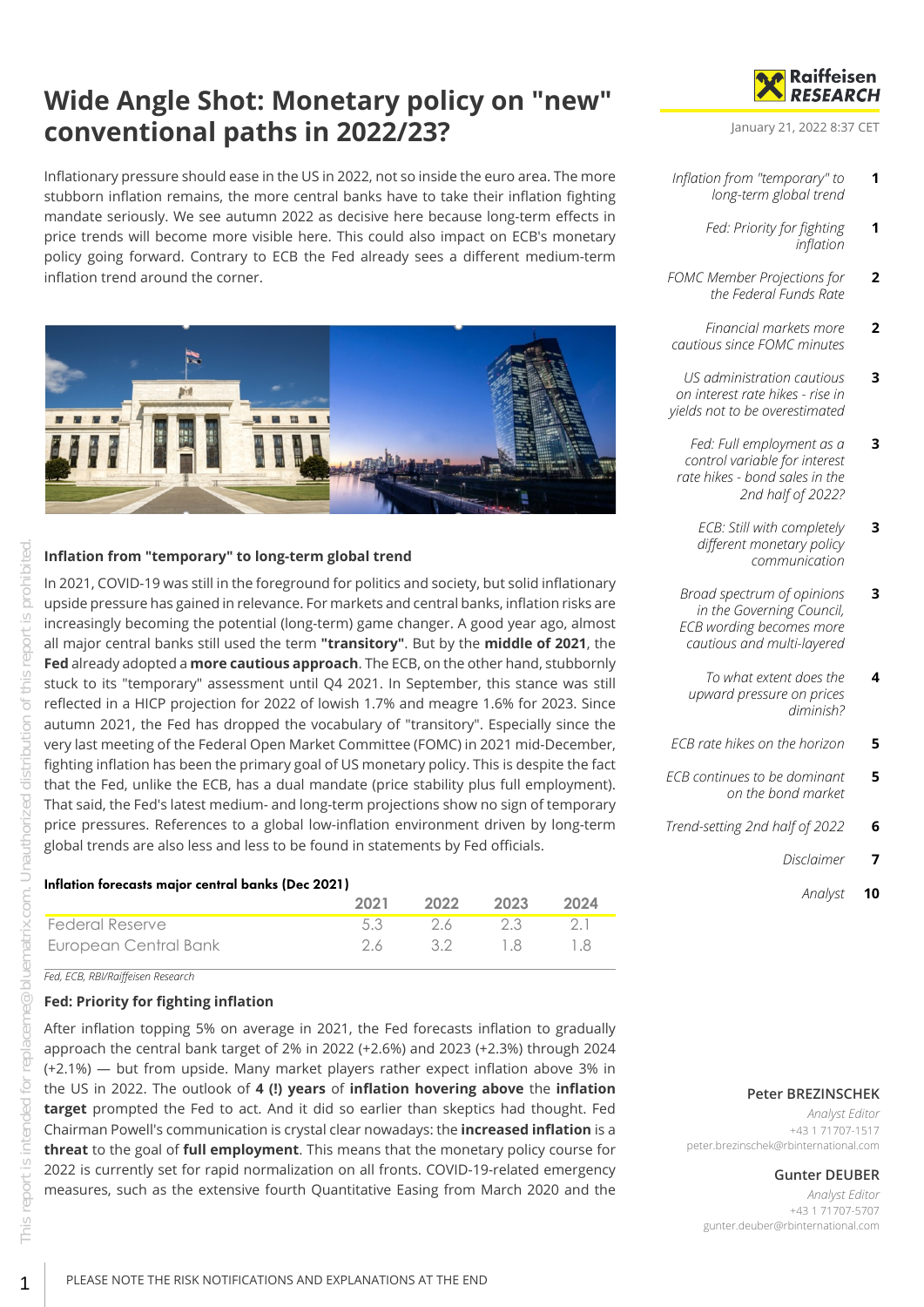return to zero interest rates, are to be ended as quickly as possible. If USD 120 bn of bond purchases were still on the Fed's asset purchase agenda every month until October 2021, the last net purchases will probably take place in March 2022. Then interest rate hikes are looming. Currently, FOMC members expect three rate hikes in 2022. We see potential for four steps and these may well go beyond small steps of 25 basis points in H2 2022.

#### <span id="page-1-0"></span>**FOMC Member Projections for the Federal Funds Rate**



*Fed, RBI/Raiffeisen Research*

#### <span id="page-1-1"></span>**Financial markets more cautious since FOMC minutes**

**Initially, markets reacted** in a **measured way** to the **Fed's U-turn**. Initial interest rate hikes are often not poison for (stock) markets. For some time established stock markets have continued their record chase, US yields have remained stable. Only the publication of the last FOMC minutes in Jan 2022 caused more market shifts due to **talk of (swift) balance sheet contraction** by the US Fed soon after initial rate hikes. A termination of full reinvestment of maturing bonds on Fed's balance sheet could take place as early as H2 2022. This holds true although in the past such tightening came much later after initial hikes and was discussed for longer. This time around there was still no mention of such a move at the press conference after the FOMC meeting mid-December 2021.

Such a tightening would be a significant change for financial markets. On the one hand, **liquidity** would again **be withdrawn** from the financial sector, and on the other hand, in view of the rapid changes in the US Federal Reserve's wording, it is clear that **central bank action** is evidently **becoming more short-term oriented** and **data-driven**. Ideas of a longer-term market steering and expectation management as a central component of unconventional monetary policy ("forward guidance") are losing importance. In fact, this is a return to normality. Given the complexity of central banking it is appropriate to maintain such flexibility. Particularly since inflation drivers that already posed upside risks to price developments in 2021 currently point to no material relief on this front in 2022.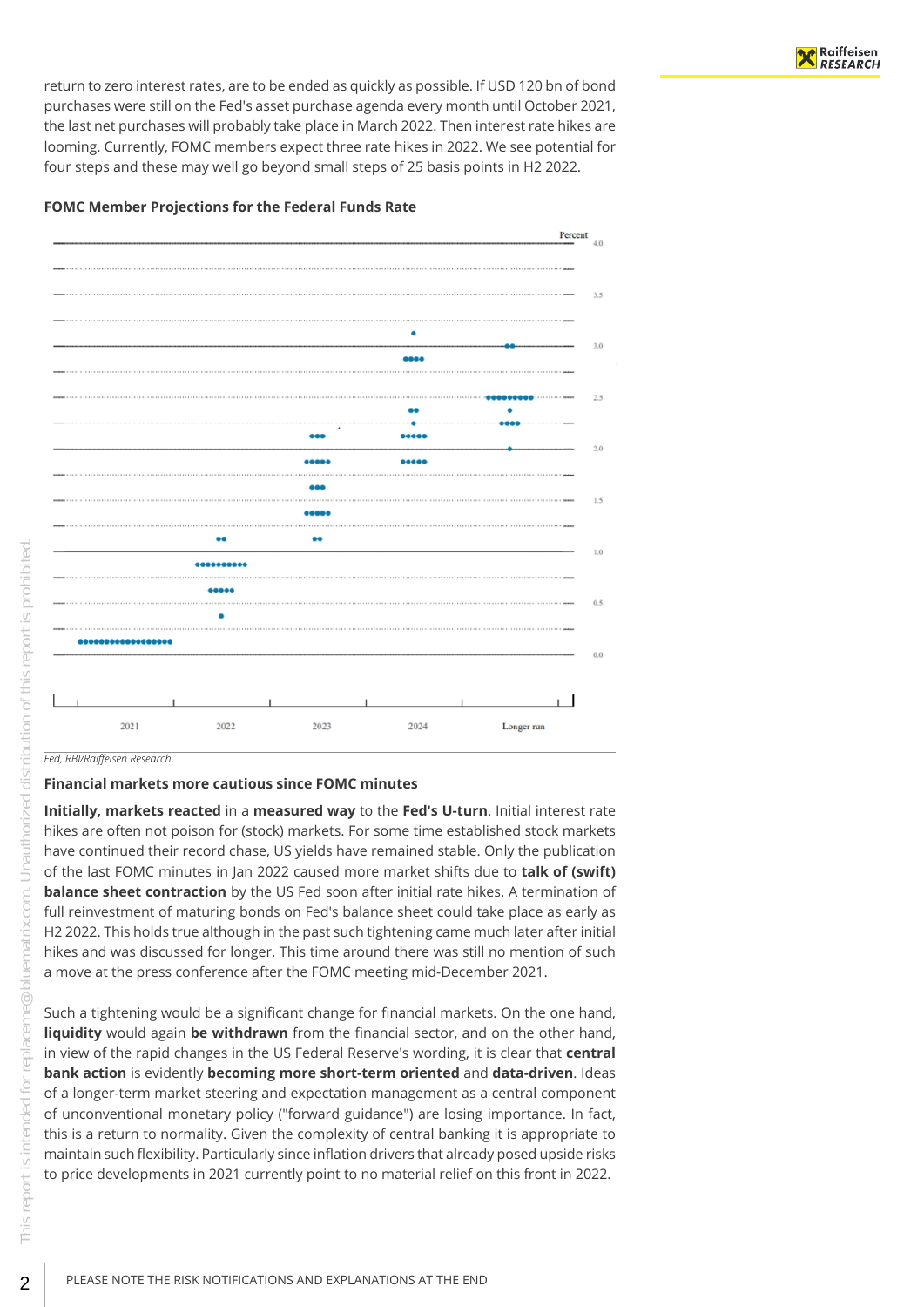Ultimately, **Fed's behavior** is also **rational** from a **broader market perspective**, as with timely intervention in times of mounting inflation risks, fixed-income investors trust it to **succeed in fighting inflation.** Thus, **increases** in **long-term yields** — central to debt sustainability — should be **manageable** in the medium- to long-term. Moreover, inflation rates of more than 4-5% have historically been met with poor performance in equity markets.

#### <span id="page-2-0"></span>**US administration cautious on interest rate hikes - rise in yields not to be overestimated**

However, interest rate risks at the long end should not be overrated in the USA for other reasons either. **USTs** still carry the **most attractive medium-** and **longer-term risk/ return ratios among global "safe assets"**. Even 10-year Greek government bonds (no safe asset!) yield meager 1.6%, less than USTs of the same maturity (1.85%), in light of the substantial dampening effects of the ECB on long-term European interest rates. For eurobased investors, US Treasuries are currently even yielding a positive currency-hedged return.

Interestingly, **no negative "noise"** about **Fed's change** of **monetary policy course** have been heard from the **Biden administration**. Treasury Secretary Janet Yellen — in the dovish camp as a Fed decision-maker — welcomed rate hikes six months ago as a signal for recovery and inflation fighting. But as finance minister, she has a vested interest in keeping long-term capital market interest rates lowish — while consistently fighting inflation. Another political background is also essential here: In Nov 2022, mid-term elections (Senate, House of Representatives) will take place. The Biden administration would be at a clear disadvantage if inflation remains stubbornly high. Traditionally, elevated price pressure is a burden on Democratic voters.

#### <span id="page-2-1"></span>**Fed: Full employment as a control variable for interest rate hikes - bond sales in the 2nd half of 2022?**

Which **factors** will **shape** the **pace of the Fed's exit from expansionary monetary policy** going forward? According to the FOMC's assessment, full employment should be reached in the course of 2022 and maintained in 2023 and 2024. The targeted and estimated unemployment rate of 3.5% by the end of 2024 expresses this. If the employment rates of disadvantaged social strata and ethnic groups (e.g. focus on blacks and Hispanics) can also increase, then fighting inflation will be given absolute priority in the trade-off. This is because high inflation in the longer term endangers employment. A wage-price spiral would weaken the labour market and the purchasing power of workers.

#### <span id="page-2-2"></span>**ECB: Still with completely different monetary policy communication**

Contrary to the Fed, **ECB** has **communicated** a **much less activist monetary policy stance** for **2022**. Similar to the Fed, COVID-19 risks to the economy are not taking prominent role in its monetary outlook argumentation. But unlike the Fed, **ECB still sees** rather **below-average price growth** in the **medium to longer term** inside the euro area. It may have set a first drumbeat with its HICP forecast revision from 1.7% to 3.2% for 2022 in December, but that is not yet enough for it to quickly exit from its ultra expansionary monetary policy. The **inflation projections** for **2023** and **2024** are still a touch below the 2% target at 1.8% each. Christine Lagarde has also made it clear so far that the ECB's medium-term target has not yet been reached: "1.8 % is not 2.0 %!"; a quote from 16.12.2021 in response to the question: "At 1.8%, the ECB's inflation target is as good as met, isn't it?"

#### <span id="page-2-3"></span>**Broad spectrum of opinions in the Governing Council, ECB wording becomes more cautious and multi-layered**

However, the **spectrum of opinions** is currently **extremely broad** within the **ECB Governing Council** when it comes to the inflation outlook. This can be seen in the various

FO

3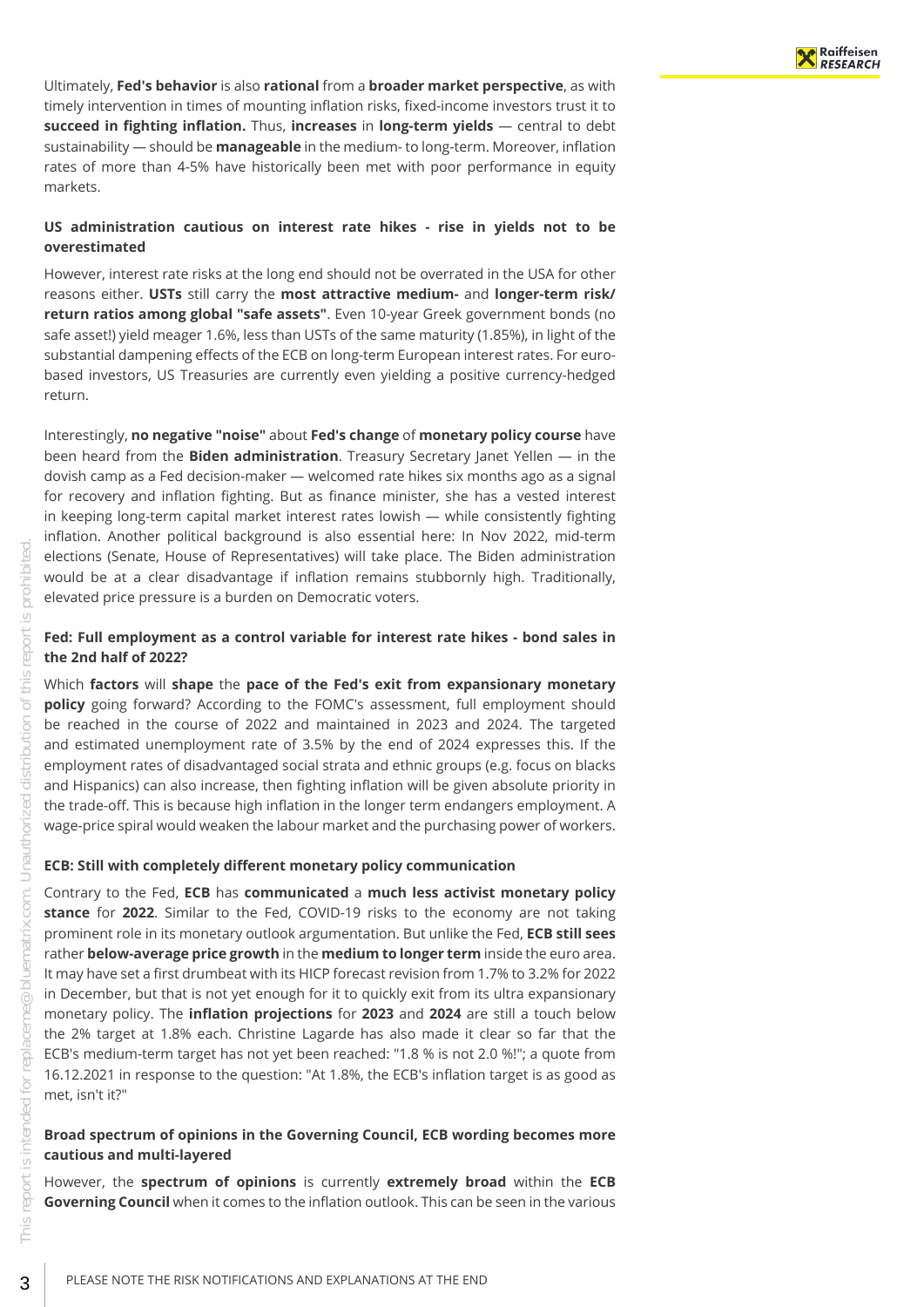statements. There are voices that are already talking about a key rate hike before the end of QE. Others are calling for more flexibility in reduced bond-buying, and others do want to stick with the status quo for as long as possible. Heterogeneity across many dimensions inside the euro area makes it difficult to communicate as clearly as at the Fed: "[...] unlike to raise interest rates in 2022, but tentative what data will tell us!" said Christine Lagarde in December 2021, clearly intentionally ambiguous.

A few days after the ECB Governing Council meeting in December, relevant **statements** by **ECB officials** have been issued, which, depending on how they are interpreted, partly contradict ECB's pre-commitment for 2022 (and beyond?). "We are well aware of the uncertainty in our inflation forecasts. There is an upside risk," said Isabel Schnabel. "We should take a risk management approach so that we can react quickly if there are signs that inflation is persistently above our two per cent target." Opinions could not be much further apart on the ECB's governing council. The moderate Slovak central bank chief summarised that if ECB's inflation forecasts for 2023 and 2024 do not hold, "the ECB will have to act". There is a "not small risk" of such err, the Slovak central banker said.

#### Euro area: Raiffeisen Research inflation forecasts

| HCPI (% yoy, averages)               | 2020 | 2021       | 2022f 2023f |                   |
|--------------------------------------|------|------------|-------------|-------------------|
| Euro area                            |      | - 26 - 36  |             |                   |
| Core inflation (excl. food & energy) |      | $\sqrt{5}$ | 23          | $1 \cdot 9^{***}$ |

*Eurostat, RBI/Raiffeisen Research*

*\*\* Year-end value 2.0%*

#### <span id="page-3-0"></span>**To what extent does the upward pressure on prices diminish?**

The ECB will now closely analyse, especially at the beginning of 2022, how much base effectds will ease the up-pressure on the Harmonised Consumer Price Increase inside the euro area in Jan. Dampening effects of more than one percentage point must be clearly noticeable from Germany. But due to the stubbornness of energy and commodity prices, inflationary impulses are likely to continue to emanate from this important price segment. Further statistical relief would then only be likely in H2 2022. A **decisive factor** for the **ECB's monetary policy stance** will be the **level from which the HICP inflation rate enters months of autumn**. If "inflation remains more stubbornly above target than thought" (ECB chief economist Lane January 7, 2022), then a new ECB HICP forecast for 2023 will be due in September. But even if the ECB does not raise its inflation forecasts until the December 2022 Council meeting, financial market could demand a clear positioning late autumn 2022. Moreover, there could be an increasing number of voices calling for decisive monetary policy reactions from the ECB as early as late 2022, no later than 2023. In this respect, the ECB will probably have to come clean in 2022 about its position on QE, an end to negative interest rates and the primacy of price stability.





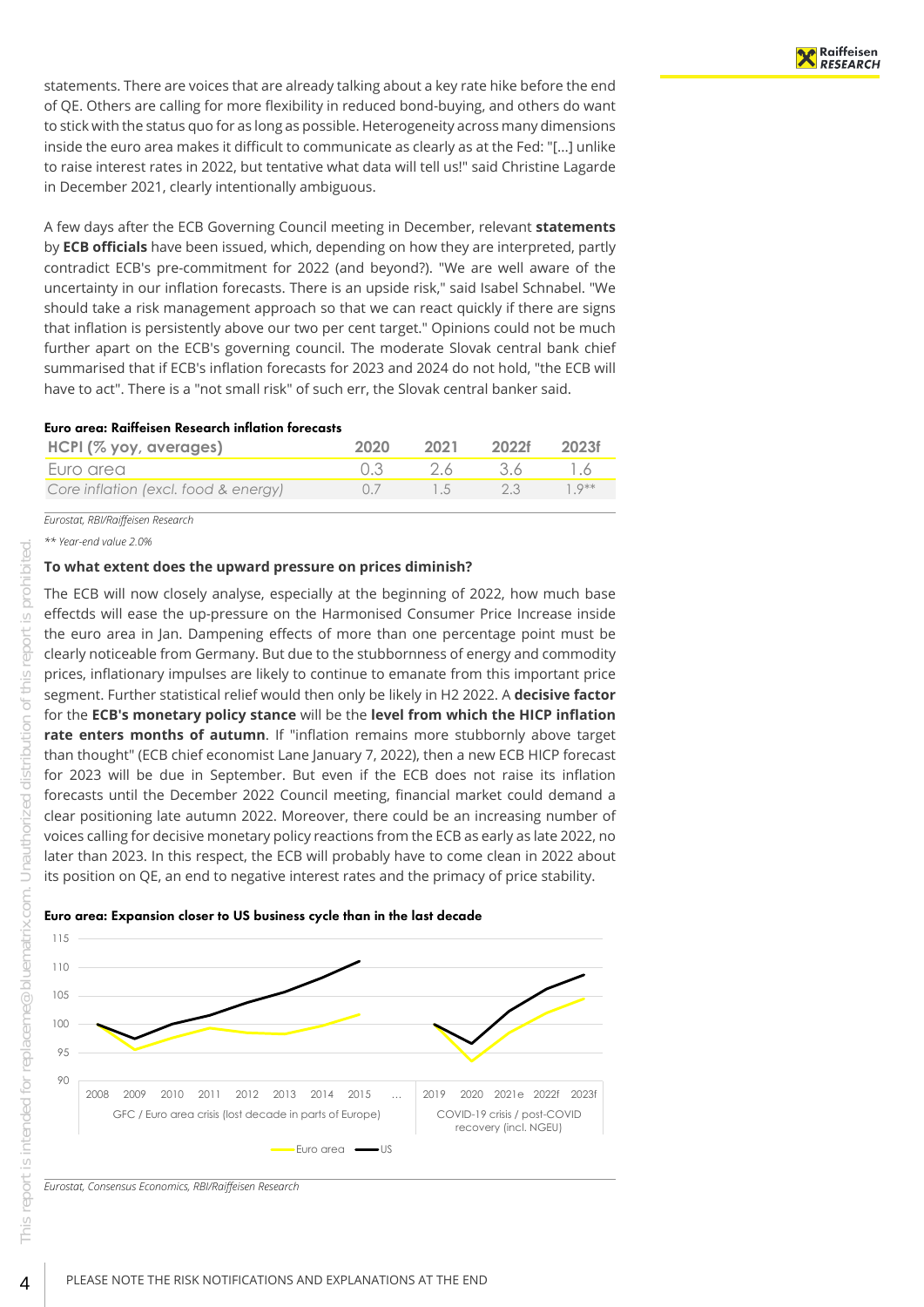#### *\* Real GDP, Index (2008=100 & 2019=100)*

#### <span id="page-4-0"></span>**ECB rate hikes on the horizon**

We think that **this time around ECB** will **not be able to afford** such a **pronounced monetary policy divergence** from the Fed like seen in the **last decade**. This time, price and economic developments in the euro area should be determined by less specific trends as in the 2010s (deleveraging, euro crisis, internal devaluations in the euro area) or in the context of ECB's "permanent crisis policy", while in the long run price and interest rate trends have a cross-country and global component.

All in all, for the **first time in a long time** we see **measured ECB rate hikes around the corner**, i.e. within a standard forecast horizon of 12 to 18 months. This can also be expressed in a very long-term correlation of key interest rates and monetary policy changes at the Fed and ECB (Bundesbank before) at 0.7 compared to a value closer to 0 in the last decade.

#### Long-term key rate trends US & Europe (euro area)



*BIS, Refinitiv, RBI/Raiffeisen Research*

#### <span id="page-4-1"></span>**ECB continues to be dominant on the bond market**

Nevertheless, we are **neither worried** about the s**ustainability of government debt** in the **euro area, nor about** possible **drastic jumps in yields** for government securities in the euro area. In contrast to the Fed, ECB is not yet thinking about reducing its securities holdings at all. At the December 2021 meeting **ECB did it extend** the **reinvestment phase** of **maturing bonds** until the **end of 2024**. This means that the central bank will continue to push down the long-term interest rates on core European bond markets and German Bunds for a long time, resulting in lowish yields across European government bond markets. And yet ECB should not close its mind to the option — if necessary — of ending the APP programme and adjusting the deposit rate for the first time before the end of 2022 to deliver bolder signals - if needed. Analogous to the Fed, ECB could be forced to show more focus on fighting inflation. Moreover, only moderately rising long-term government bond yields in the euro area should make such a step feasible through an interplay of reinvestments and successful inflation fighting. In view of the protracted ECB interest-rate-dampening reinvestment activity, inflation rates will in all likelihood remain above the government bond issuance yields for most euro area countries for the time being.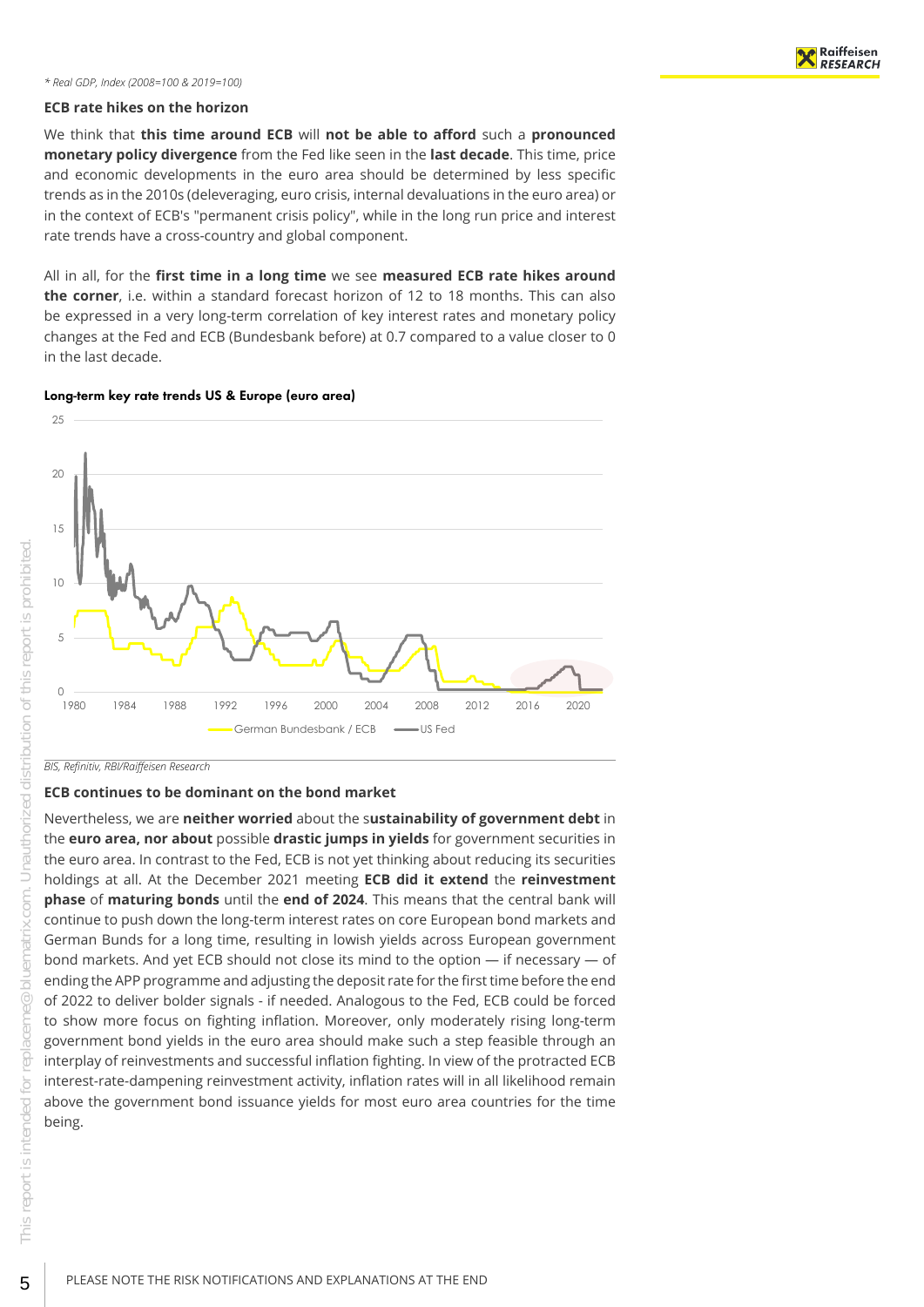#### <span id="page-5-0"></span>**Trend-setting 2nd half of 2022**

All in all, the **second half of 2022** could turn out to be **really fascinating** for financial market investors in terms of **monetary policy re-orientation**. The crucial question will be possibly **how quickly Fed** and **ECB** are **willing** and **able** to **return to a monetary policy** with **fewer unconventional elements** and significantly less steering of market expectations. Surprises at the Fed and the ECB could partially influence each other. But one should certainly take into account one or two twitches on the financial markets before and after individual interest rate meetings. In this context, we find the statement of the French central bank governor highly interesting, clearly stating that ECB inflation forecasts do not represent a "blind certainty", "[...] should inflation prove to be more persistent, we undoubtedly have the determination and the ability to quickly adjust our monetary policy".

6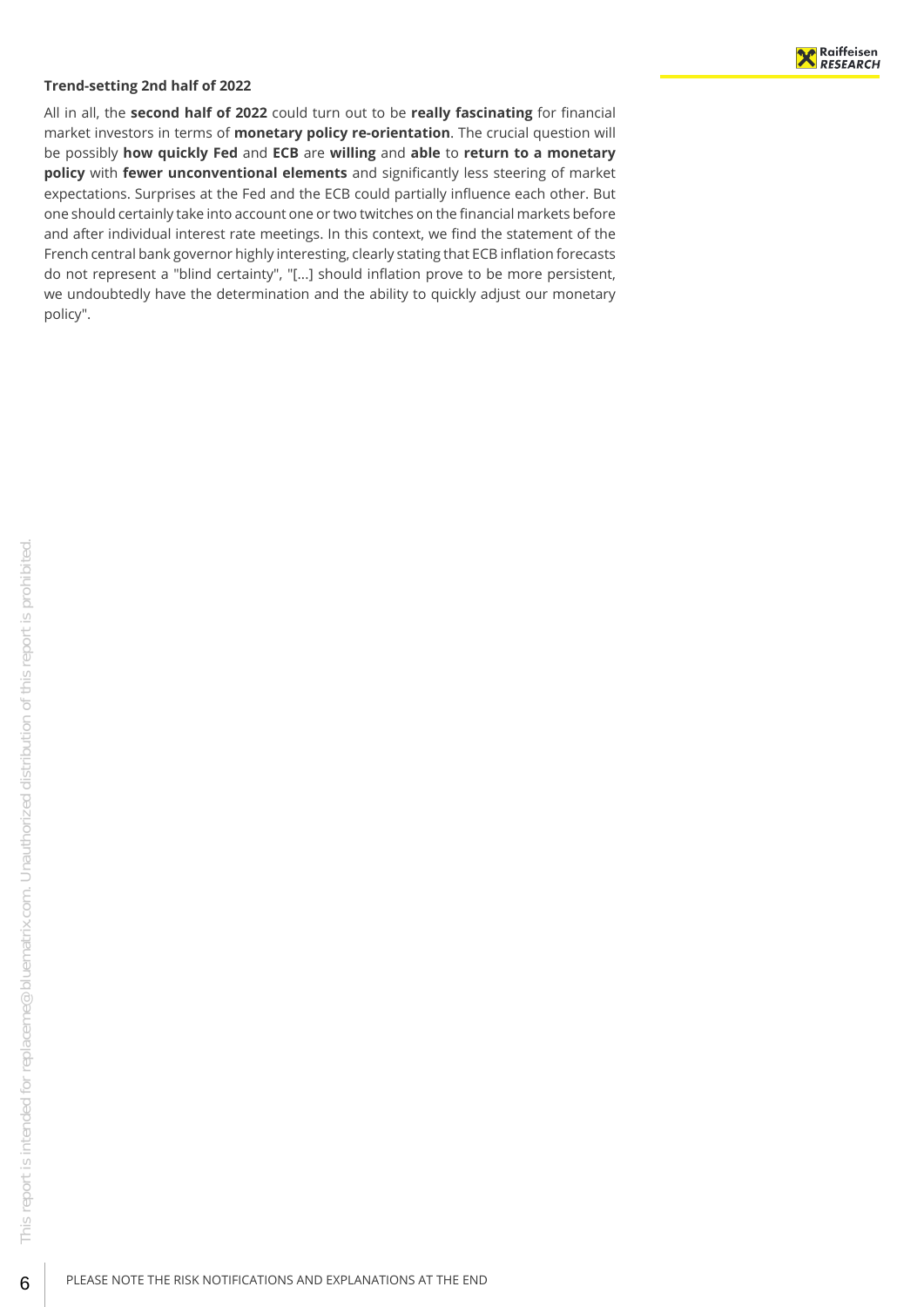

# <span id="page-6-0"></span>**Disclosure**

## **Risk notifications and explanations**

## **Warnings**

- Figures on performance of economic data presented in this publication refer to the past. Past performance of these data is not a reliable indicator for future results and the development. This is particularly true in cases when the data has been available short (e. g., for less than 12 months). In particular, this very short comparison period is not a reliable indicator for future results and the development of economic data.
- The performance of economic data can rise or fall due to exchange rate fluctuations.
- Forecasts of future performance are based purely on estimates and assumptions. Actual future performance may deviate from the forecast. Consequently, forecasts are not a reliable indicator for future results and the development of economic data.

The information in this publication which is contributed by analysts from RBI's subsidiary banks are disseminated unaltered under RBI's responsibility.

A description of the concepts and methods used in the preparation of macro economic analyses is available under: **[www.raiffeisenresearch.com/concept\\_and\\_methods](https://www.raiffeisenresearch.com/concept_and_methods)**.

Detailed information on sensitivity analyses (procedure for checking the stability of potential assumptions made in the context of macro economic analysis) is available under: **[www.raiffeisenresearch.com/sensitivity\\_analysis](https://www.raiffeisenresearch.com/sensitivity_analysis)**.

## **Disclaimer**

Responsible for this publication: Raiffeisen Bank International AG ("RBI")

RBI is a credit institution according to §1 Banking Act (Bankwesengesetz) with the registered office Am Stadtpark 9, 1030 Vienna, Austria.

Raiffeisen RESEARCH is an organisational unit of RBI.

Supervisory authority: As a credit institution (acc. to § 1 Austrian Banking Act; Bankwesengesetz) Raiffeisen Bank International AG is subject to the supervision by the Austrian Financial Market Authority (FMA, Finanzmarktaufsicht) and the National Bank of Austria (OeNB, Oesterreichische Nationalbank). Additionally, RBI is subject to the supervision by the European Central Bank (ECB), which undertakes such supervision within the Single Supervisory Mechanism (SSM), which consists of the ECB and the national responsible authorities (Council Regulation (EU) No 1024/2013 - SSM Regulation). Unless set out herein explicitly otherwise, references to legal norms refer to norms enacted by the Republic of Austria.

This document is for information purposes and may not be reproduced or distributed to other persons without RBI's permission. This document is a macro economic analysis, which contains no recommendations on financial instruments, indices or issuers of financial instruments. This document constitutes neither a solicitation of an offer nor a prospectus in the sense of the Austrian Capital Market Act (Kapitalmarktgesetz) or the Austrian Stock Exchange Act (Börsegesetz) or any other comparable foreign law. An investment decision in respect of a financial instrument, a financial product or an investment (all hereinafter "product") must be made on the basis of an approved, published prospectus or the complete documentation for such a product in question, and not on the basis of this document.

This document does not constitute a personal recommendation to buy or sell financial instruments in the sense of the Austrian Securities Supervision Act (Wertpapieraufsichtsgesetz). Neither this document nor any of its components shall form the basis for any kind of contract or commitment whatsoever. This document is not a substitute for the necessary advice on the purchase or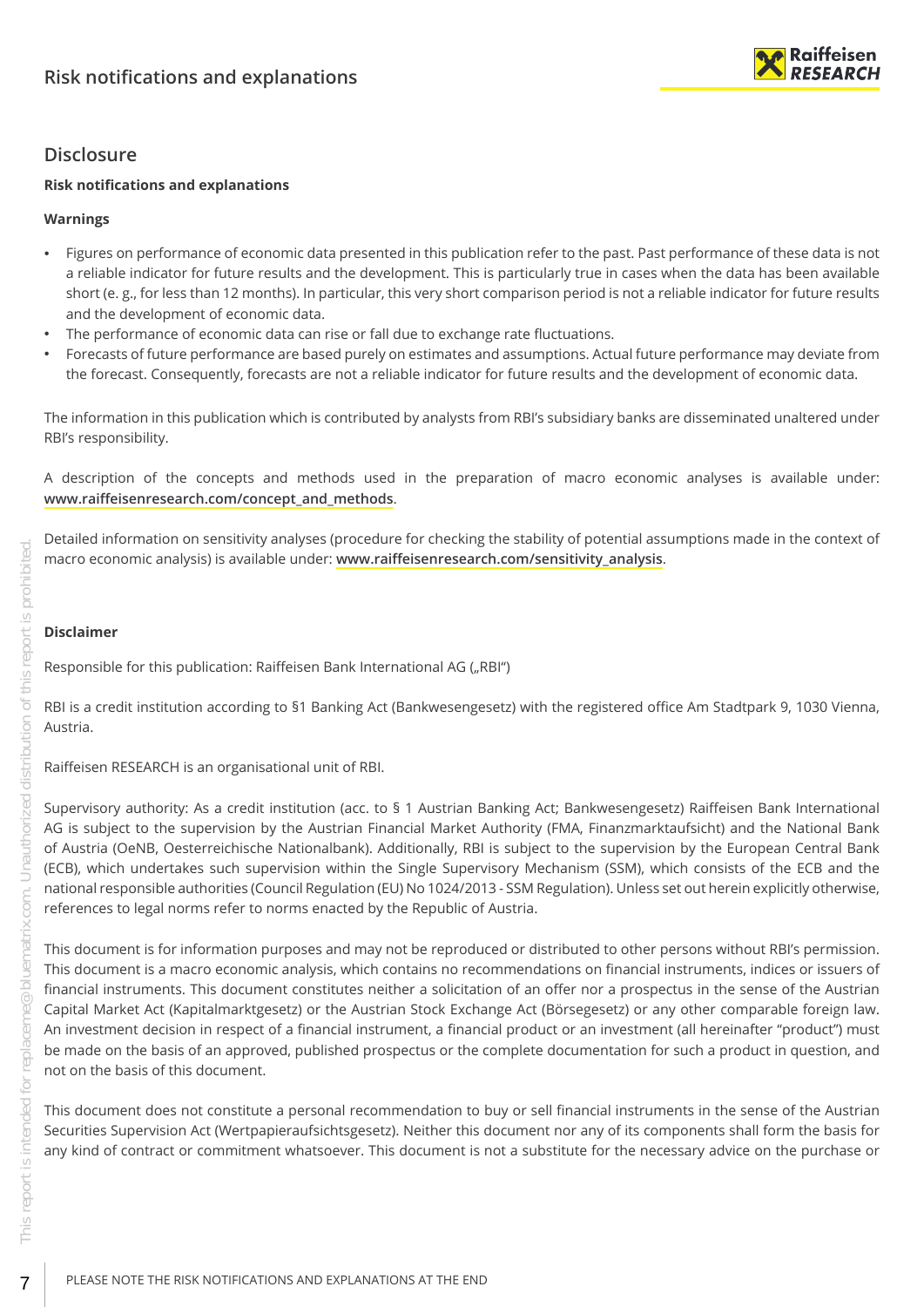

sale of a financial instrument, a financial product or advice on an investment. In respect of the sale or purchase of one of the above mentioned products, your banking advisor can provide individualised advice suitable for investments and financial products.

This analysis is fundamentally based on generally available information and not on confidential information which the party preparing the analysis has obtained exclusively on the basis of his/her client relationship to a person.

Unless otherwise expressly stated in this publication, RBI deems all of the information to be reliable, but does not make any assurances regarding its accuracy and completeness.

The information in this publication is current as per the latter's creation date. It may be outdated by future developments, without the publication being changed.

Unless otherwise expressly stated (**<https://www.raiffeisenresearch.com/specialcompensation>**) the analysts employed by RBI are not compensated for specific investment banking transactions. Compensation of the author or authors of this report is based (amongst other things) on the overall profitability of RBI, which includes, inter alia, earnings from investment banking and other transactions of RBI. In general, RBI forbids its analysts and persons reporting to the analysts from acquiring securities or other financial instruments of any enterprise which is covered by the analysts, unless such acquisition is authorised in advance by RBI's Compliance Department.

SPECIAL REGULATIONS FOR THE UNITED KINGDOM OF GREAT BRITAIN AND NORTHERN IRELAND (UK): This document does not constitute either a public offer in the meaning of the Austrian Capital Market Act (Kapitalmarktgesetz; hereinafter "KMG") nor a prospectus in the meaning of the KMG or of the Austrian Stock Exchange Act (Börsegesetz). Furthermore, this document does not intend to recommend the purchase or the sale of securities or investments in the meaning of the Austrian Supervision of Securities Act (Wertpapieraufsichtsgesetz). This document shall not replace the necessary advice concerning the purchase or the sale of securities or investments. For any advice concerning the purchase or the sale of securities of investments kindly contact your RAIFFEISENBANK. This publication has been either approved or issued by RBI in order to promote its investment business. Raiffeisen Bank International AG ("RBI"), London Branch is authorised by the Austrian Financial Market Authority and subject to limited regulation by the Financial Conduct Authority ("FCA"). Details about the extent of its regulation by the FCA are available on request. This publication is not intended for investors who are Retail Customers within the meaning of the FCA rules and shall therefore not be distributed to them. Neither the information nor the opinions expressed herein constitute or are to be construed as an offer or solicitation of an offer to buy (or sell) investments. RBI may have affected an Own Account Transaction within the meaning of FCA rules in any investment mentioned herein or related investments and/or may have a position or holding in such investments as a result. RBI may have been, or might be, acting as a manager or co-manager of a public offering of any securities mentioned in this report or in any related security.

SPECIFIC RESTRICTIONS FOR THE UNITED STATES OF AMERICA AND CANADA: This document may not be transmitted to, or distributed within, the United States of America or Canada or their respective territories or possessions, nor may it be distributed to any U.S. person or any person resident in Canada, unless it is provided directly through RB International Markets (USA) LLC ("RBIM"), a U.S. registered broker-dealer, and subject to the terms set forth below.

SPECIFIC INFORMATION FOR THE UNITED STATES OF AMERICA AND CANADA: This research document is intended only for institutional investors and is not subject to all of the independence and disclosure standards that may be applicable to research documents prepared for retail investors. This report was provided to you by RB International Markets (USA) LLC (RBIM), a U.S. registered broker-dealer, but was prepared by our non-U.S. affiliate Raiffeisen Bank International AG (RBI). Any order for the purchase or sale of securities covered by this report must be placed with RBIM. You can reach RBIM at 1177, Avenue of the Americas, 5th Floor, New York, NY 10036, phone +1 212-600-2588. This document was prepared outside the United States by one or more analysts who may not have been subject to rules regarding the preparation of reports and the independence of research analysts comparable to those in effect in the United States. The analyst or analysts who prepared this research (i) are not registered or qualified as research analysts with the Financial Industry Regulatory Authority ("FINRA") in the United States, and (ii) are not allowed to be associated persons of RBIM and are therefore not subject to FINRA regulations, including regulations related to the conduct or independence of research analysts.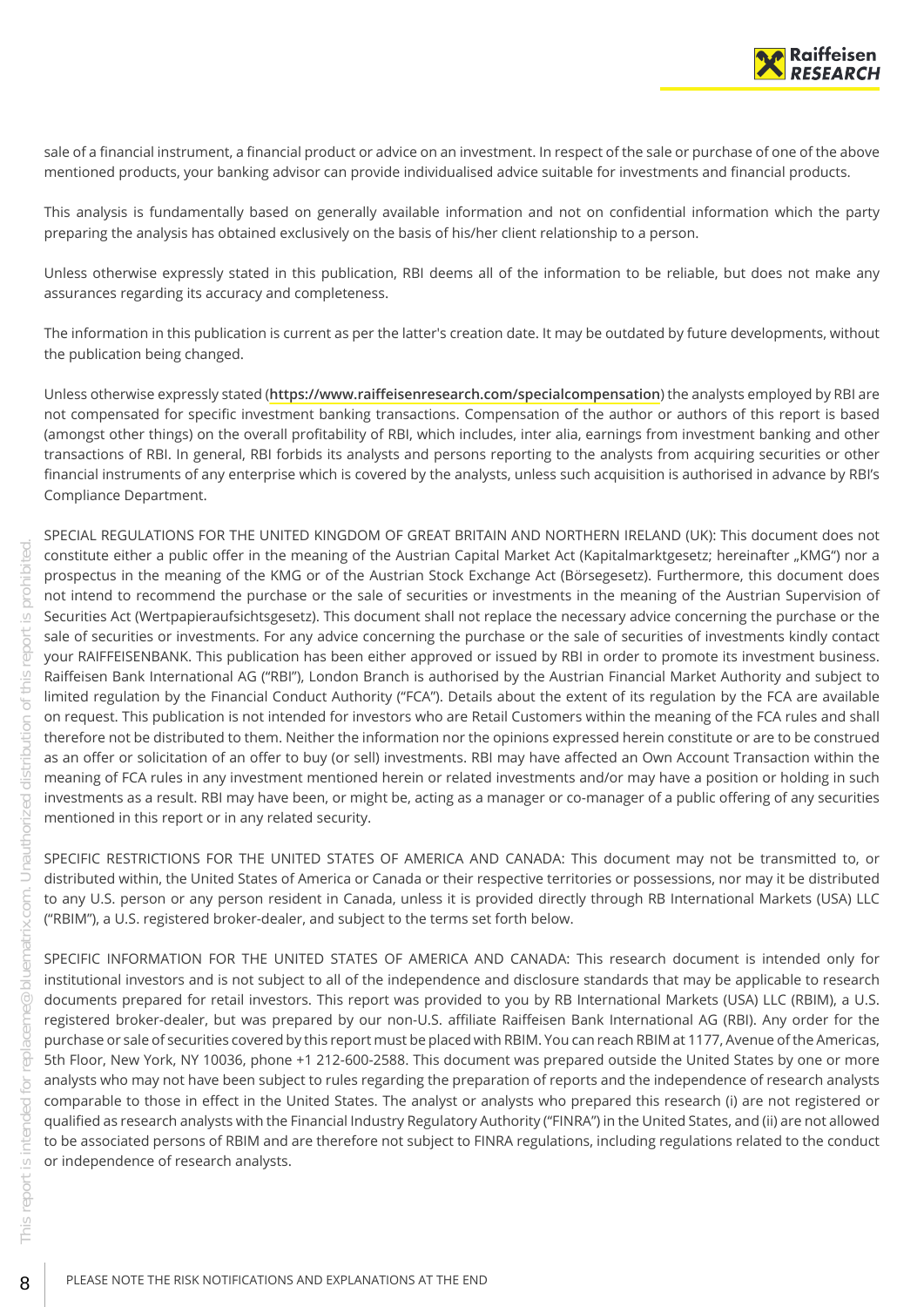

The opinions, estimates and projections contained in this report are those of RBI only as of the date of this report and are subject to change without notice. The information contained in this report has been compiled from sources believed to be reliable by RBI, but no representation or warranty, express or implied, is made by RBI or its affiliated companies or any other person as to the report's accuracy, completeness or correctness. Securities which are not registered in the United States may not be offered or sold, directly or indirectly, within the United States or to U.S. persons (within the meaning of Regulation S under the Securities Act of 1933 ["the Securities Act"]), except pursuant to an exemption under the Securities Act. This report does not constitute an offer with respect to the purchase or sale of any security within the meaning of Section 5 of the Securities Act and neither shall this report nor anything contained herein form the basis of, or be relied upon in connection with, any contract or commitment whatsoever. This report provides general information only. In Canada it may only be distributed to persons who are resident in Canada and who, by virtue of their exemption from the prospectus requirements of the applicable provincial or territorial securities laws, are entitled to conduct trades in the securities described herein.

If any term of this Disclaimer is found to be illegal, invalid or unenforceable under any applicable law, such term shall, insofar as it is severable from the remaining terms, be deemed omitted from this Disclaimer. It shall in no way affect the legality, validity or enforceability of the remaining terms.

9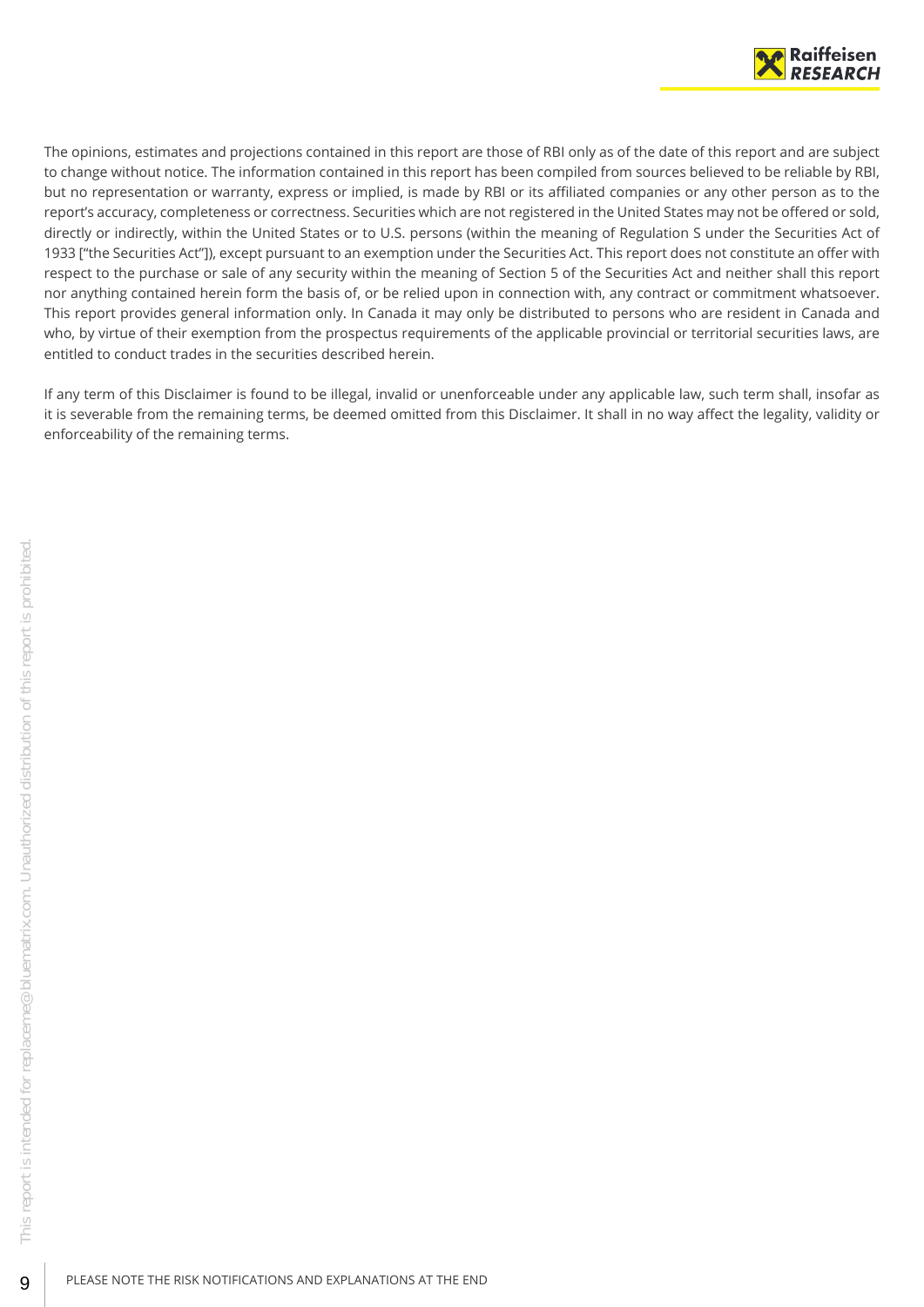# **Contacts**



#### <span id="page-9-0"></span>**AARON ALBER**

 $\Omega$  Austria  $\Box$ aaron.alber@rbinternational.com

## **CASPER ENGELEN**

 $\Omega$  Austria  $\Box$ casper.engelen@rbinternational.com

#### **HELGE RECHBERGER**

 $\circ$  Austria  $\Box$ helge.rechberger@rbinternational.com

#### **ANDREAS SCHILLER**

® Austria , Q . andreas.schiller@rbinternational.com

#### **FRANZ ZOBL**

 $\circ$  Austria  $\Box$ franz.zobl@rbinternational.com

## **VALBONA GJEKA**

 Albania , valbona.gjeka@raiffeisen.al

#### **OLGA ZHEGULO** ® Belarus , Q .

olga.zhegulo@priorbank.by

## **EMIL KALCHEV**

 $\Omega$  Bulgaria ,  $\Box$ emil.kalchev@raiffeisen.bg

#### **ZRINKA ZIVKOVIC-MATIJEVIC**

 Croatia , zrinka.zivkovic-matijevic@rba.hr

## **GERGELY PÁLFFY**

 $\mathcal{Q}$  Hungary  $\qquad \qquad \nabla$ ,  $\Box$  gergely.palffy@raiffeisen.hu

#### **NICOLAE COVRIG**

 Romania , Nicolae.Covrig@raiffeisen.ro

#### **ANASTASIA BAYKOVA**

 $\Omega$  Russia  $\Box$ ABAIKOVA@raiffeisen.ru

#### **PETER BREZINSCHEK**

 $\Omega$  Austria ,  $\Omega$ peter.brezinschek@rbinternational.com

#### **CHRISTIAN HINTERWALLNER**

 Austria German, christian.hinterwallner@rbinternational.com

**MATTHIAS REITH**  $\circ$  Austria  $\Box$ matthias.reith@rbinternational.com

**MANUEL SCHLEIFER** Austria , manuel.schleifer@rbinternational.com

**PETER ÖHLINGER**  $\circ$  Austria  $\qquad \qquad \Box$ ■ peter.oehlinger@rbinternational.com

**FJORENT RRUSHI** Albania , Fjorent.Rrushi@raiffeisen.al

## **ASJA GRDJO**

 $\Omega$  Bosnia Herzegovina  $\Box$ asja.grdjo@raiffeisengroup.ba

#### **ANA LESAR**  $\Omega$  Croatia  $\Box$

ana.lesar@rba.hr

# **HELENA HORSKA**

 $Q$  Czech Republic  $Q$ , Helena.Horska@rb.cz

## **ZOLTÁN TÖRÖK**

 $\mathcal{Q}$  Hungary  $\qquad \qquad \Box$ torok.zoltan@raiffeisen.hu

## **ANDREEA-ELENA DRAGHIA**

® Romania , Q . Andreea-Elena.DRAGHIA@raiffeisen.ro

## **GREGORY CHEPKOV**

 $\Omega$  Russia ,  $\Omega$  ,  $\Omega$  $\Box$  grigory.chepkov@raiffeisen.ru

#### **GUNTER DEUBER**

 $\Omega$  Austria  $\Box$ gunter.deuber@rbinternational.com

#### **MAGDALENA QUELL**

 $\circ$  Austria  $\Box$ magdalena.quell@rbinternational.com

## **LEOPOLD SALCHER**

 $\circ$  Austria  $\Box$ leopold.salcher@rbinternational.com

#### **GOTTFRIED STEINDL**

© Austria , Q .  $\Box$  gottfried.steindl@rbinternational.com

# **BRISIDA BUZI**

 $\circ$  Albania  $\qquad \qquad \Box$  $\boxdot$  Brisida BUZI@raiffeisen al

## **ARISTEA VLLAHU**

 Albania , Aristea.Vllahu@raiffeisen.al

# **IVONA ZAMETICA**

**Bosnia Herzegovina**  $\Box$ , ivona.zametica@raiffeisengroup.ba

#### **ELIZABETA SABOLEK-RESANOVIC**

 $\Omega$  Croatia  $\Box$ elizabeta.sabolek-resanovic@rba.hr

#### **DAVID VAGENKNECHT**

 $Q$  Czech Republic  $Q$ , david.vagenknecht@rb.cz

# **DOROTA STRAUCH**

® Poland , Q dorota.strauch@raiffeisen.pl

## **IONUT DUMITRU**

 Romania , Ionut.Dumitru@raiffeisen.ro

# **STANISLAV MURASHOV**

 $\Omega$  Russia ,  $\Box$  $\boxdot$  stanislav.murashov@raiffeisen.ru